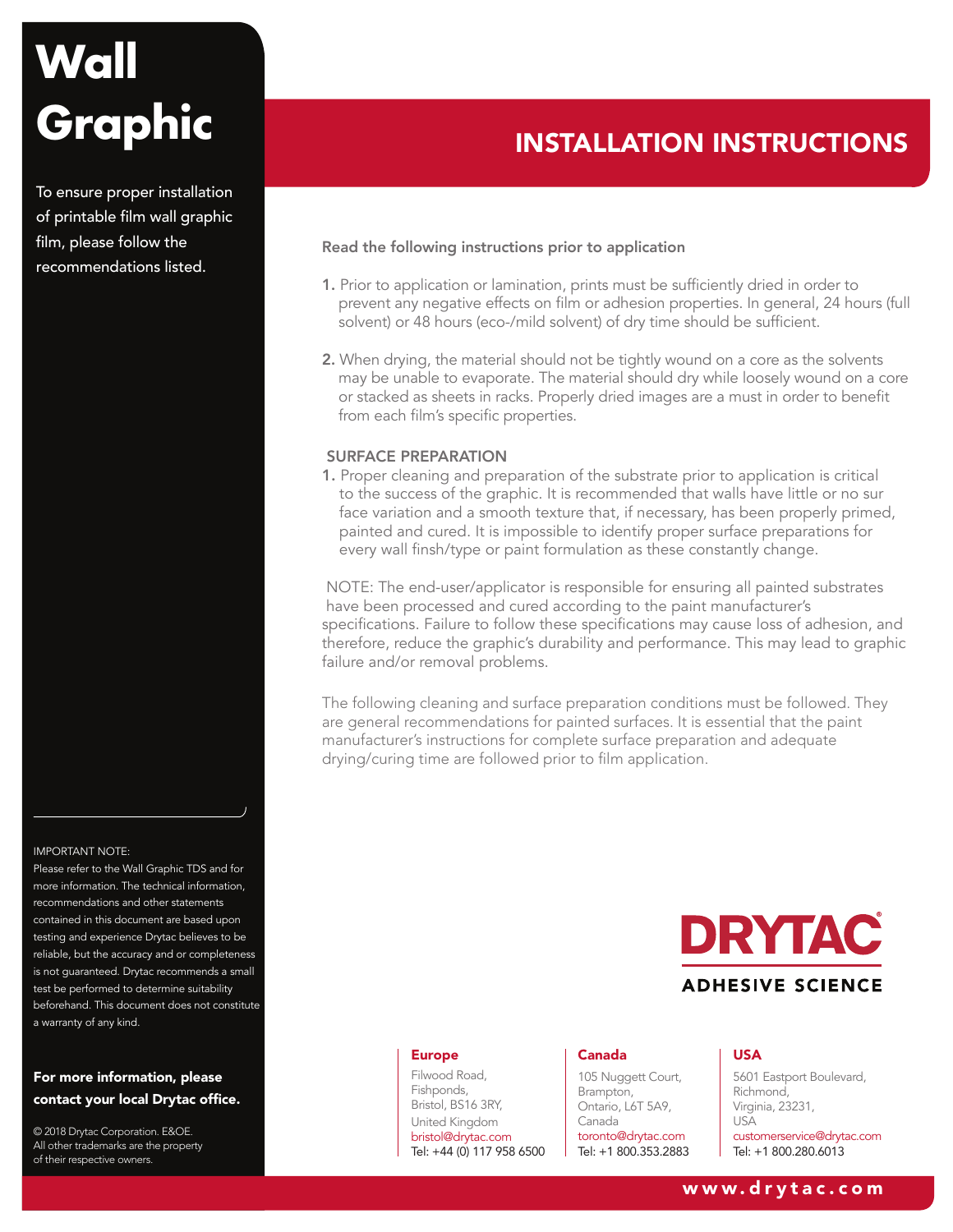To ensure proper installation of printable film wall graphic film, please follow the recommendations listed.

### IMPORTANT NOTE:

Please refer to the Wall Graphic TDS and for more information. The technical information, recommendations and other statements contained in this document are based upon testing and experience Drytac believes to be reliable, but the accuracy and or completeness is not guaranteed. Drytac recommends a small test be performed to determine suitability beforehand. This document does not constitute a warranty of any kind.

# For more information, please contact your local Drytac office.

© 2018 Drytac Corporation. E&OE. All other trademarks are the property of their respective owners.

# INSTALLATION INSTRUCTIONS

## Types of Paint

- 1. Flat (or matte) paint provides a non-reflective finish and has a porous texture that can hold dirt and make cleaning difficult. Due to its porous texture, it may be harder to adhere film to a flat painted surface. In turn, this may cause premature failure of the graphic.
- 2. Satin or low luster paint is more lustrous than flat paint. While they are not as porous as a flat finish, the matting agents used in these paints can negatively affect adhesion of the graphic.
- 3. Semi-gloss paint provides a smooth, slightly shiny finish and is a suitable surface for graphic application.
- 4. Gloss paint provides a smooth, shiny fi nish. A gloss painted surface is also a suitable surface for graphic application.

#### Paint Surfaces to Avoid

- 1. Avoid using a flat (or matte) finish, as its matting agents can reduce film adhesion and may cause graphics to fail.
- 2. Avoid paint with migratory agents, such as chlorinated waxes and silicones, as they may cause adhesion failure.
- **3**. Avoid heavily textured paint, as the texture allows film to adhere to "high spots" only. This can significantly reduce film adhesion and may cause graphics to fail.
- 4. Avoid latex paint on wooden substrates.
- 5. Avoid oil alkyd primers and enamels, as they dry slowly and will adversely affect film adhesion
- 6. Avoid low-VOC paints.
- 7. Do not apply to wallpaper.



#### Europe

Filwood Road, Fishponds, Bristol, BS16 3RY, United Kingdom bristol@drytac.com Tel: +44 (0) 117 958 6500

#### Canada

105 Nuggett Court, Brampton, Ontario, L6T 5A9, Canada toronto@drytac.com Tel: +1 800.353.2883

#### USA

5601 Eastport Boulevard, Richmond, Virginia, 23231, USA customerservice@drytac.com Tel: +1 800.280.6013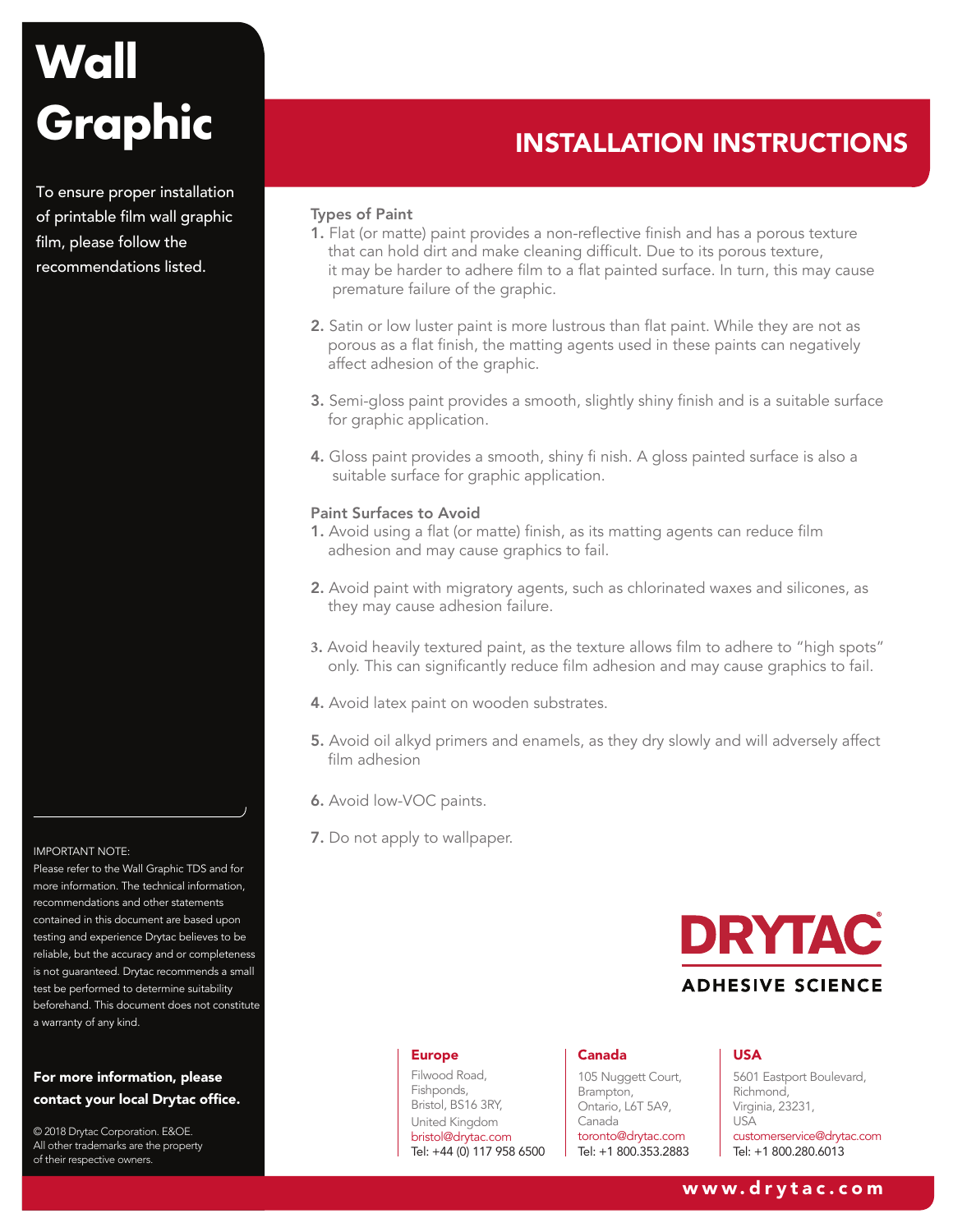To ensure proper installation of printable film wall graphic film, please follow the recommendations listed.

# IMPORTANT NOTE:

Please refer to the Wall Graphic TDS and for more information. The technical information, recommendations and other statements contained in this document are based upon testing and experience Drytac believes to be reliable, but the accuracy and or completeness is not guaranteed. Drytac recommends a small test be performed to determine suitability beforehand. This document does not constitute a warranty of any kind.

# For more information, please contact your local Drytac office.

© 2018 Drytac Corporation. E&OE. All other trademarks are the property of their respective owners.

# INSTALLATION INSTRUCTIONS

#### Precautions to Consider

- 1. If applying film to a newly painted surface, follow the drying/curing instructions pro vided by the paint manufacturer.
- 2. Air-drying paints should be allowed to dwell at near room temperature and in regular humidity conditions for at least 14 days prior to film application. Refer to the paint manufacturer's instructions for actual curing time.

#### NOTE: It may take months for some paints to fully cure.

- 1. Chalked and weathered paint surfaces must be refurbished.
- 2. Primer and paint should be compatible. Check with paint manufacturer for details.

## NOTE:

Always test adhesion and paint/adhesive compatibility prior to use. To test adhesion, apply a small strip of film in an inconspicuous area and let dwell for 2-3 days. Before applying the test strip, prepare the wall according to the instructions below. After a 2-3 day dwell period, the film should be moderately difficult to remove without causing damage to the wall surface.Inspecting, Cleaning and Preparing the Substrate The surface to which wall graphic films are applied must be completely smooth, clean and dry prior to final preparation. Before applying graphics, ensure the substrate is both clean and in good condition. Any contaminants (e.g., dust, dirt and grease) or defects (e.g., loose paint) on the substrate may cause loss of adhesion, and therefore, reduce the graphic's durability and performance.



#### Europe

Filwood Road, Fishponds, Bristol, BS16 3RY, United Kingdom bristol@drytac.com Tel: +44 (0) 117 958 6500

#### Canada

105 Nuggett Court, Brampton, Ontario, L6T 5A9, Canada toronto@drytac.com Tel: +1 800.353.2883

#### USA

5601 Eastport Boulevard, Richmond, Virginia, 23231, USA customerservice@drytac.com Tel: +1 800.280.6013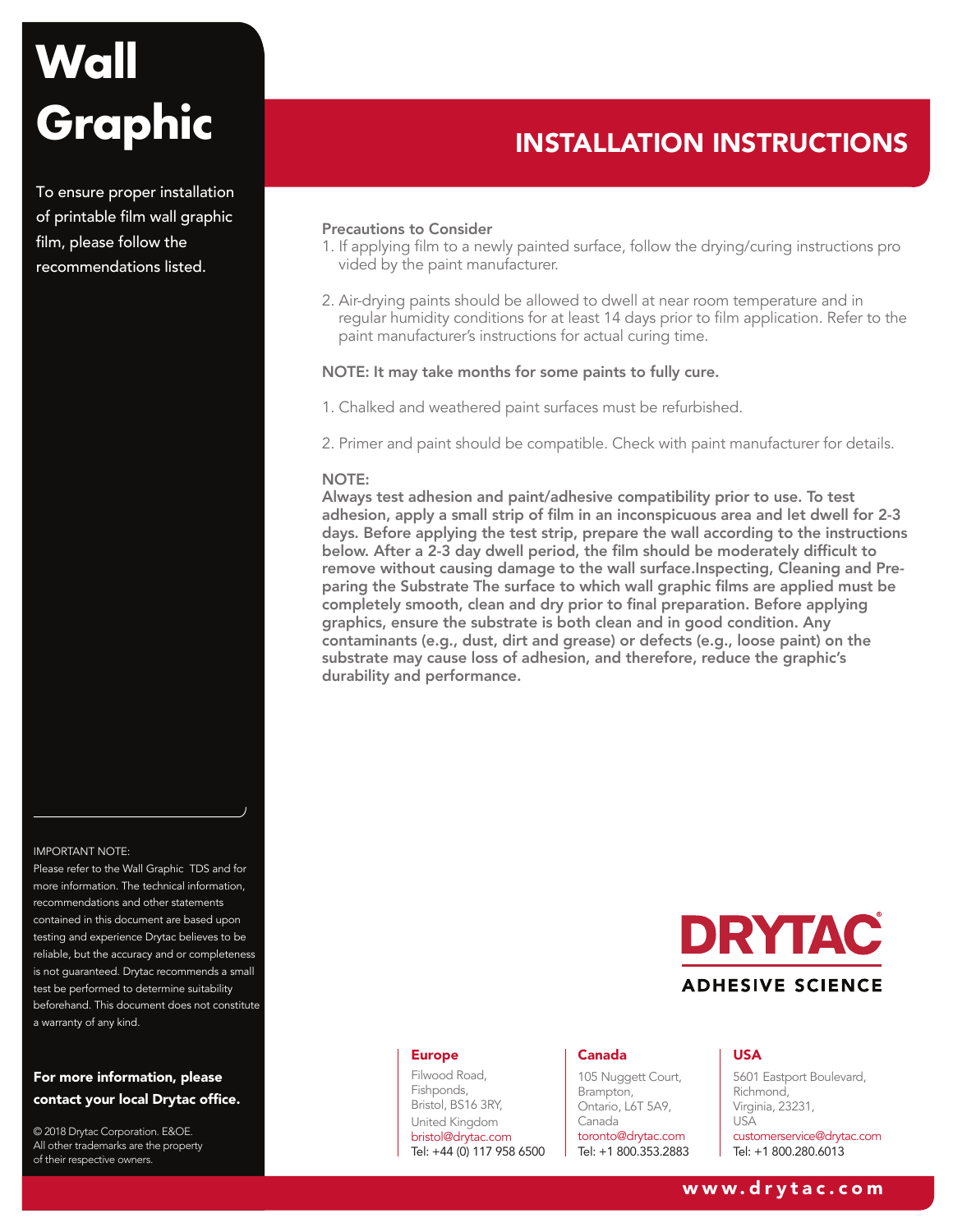To ensure proper installation of printable film wall graphic film, please follow the recommendations listed.



Please refer to the Wall Graphic TDS and for more information. The technical information, recommendations and other statements contained in this document are based upon testing and experience Drytac believes to be reliable, but the accuracy and or completeness is not guaranteed. Drytac recommends a small test be performed to determine suitability beforehand. This document does not constitute a warranty of any kind.

# For more information, please contact your local Drytac office.

© 2018 Drytac Corporation. E&OE. All other trademarks are the property of their respective owners.

# INSTALLATION INSTRUCTIONS

#### Inspection / Repair

Repair any wall damage and return walls to "like new" condition. Walls that are not properly repaired may cause poor graphic adhesion or further damage during graphic removal. Examples of unsound walls include those with cracks, loose paint, and damaged or inconsistent surfaces.The following are examples of walls in need of repair.

- 1. Holes or incomplete patches Patch, prime and paint.
- 2. Loose wallboard joints Repair seams.
- 3. Overly textured paint Smooth surface with sandpaper or scouring pad, then prime and paint.
- 4. Chipped, loose, flaking, or peeling paint Scrape away loose paint, then prime and paint.
- 5 Moisture behind wallboard This may cause the wallboard paper to release. Pay special attention to areas where condensation may occur, including walls around cooling units, overhead windows, or water pipes that could drip on the graphic.
- 6. Dust, dirt or vehicle exhaust contamination Clean walls of dust, dirt, grease, and other contaminants before applying the graphic.
- 7. Wallpaper not securely bonded in all areas Do not apply the graphic over wallpaper.
- 8. Contamination by other products that were not properly cleaned from the wall.
- 9. Cuts made to the graphic that penetrated both the film and substrate during installation.



#### Europe

Filwood Road, Fishponds, Bristol, BS16 3RY, United Kingdom bristol@drytac.com Tel: +44 (0) 117 958 6500

#### Canada

105 Nuggett Court, Brampton, Ontario, L6T 5A9, Canada toronto@drytac.com Tel: +1 800.353.2883

#### USA

5601 Eastport Boulevard, Richmond, Virginia, 23231, USA customerservice@drytac.com Tel: +1 800.280.6013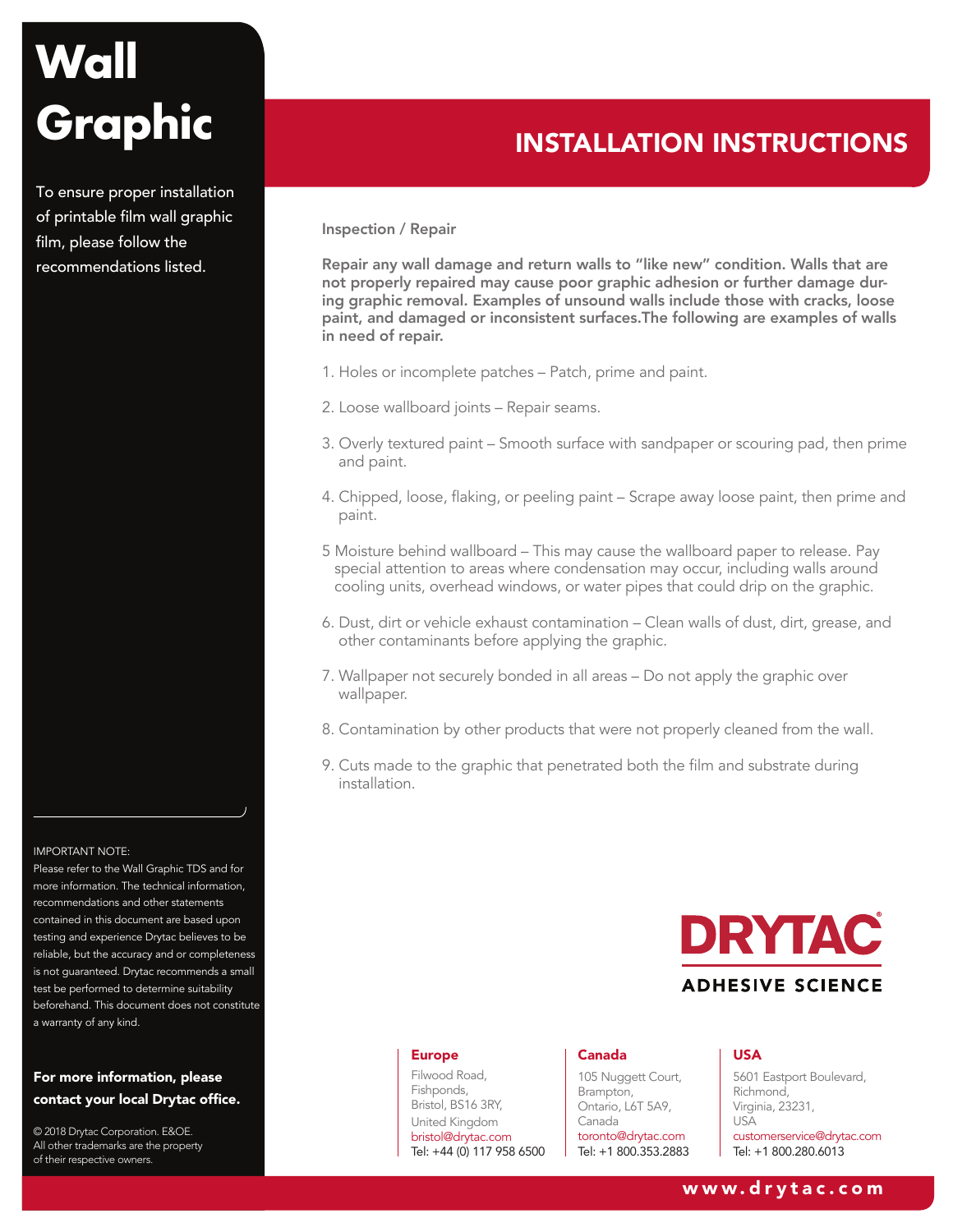To ensure proper installation of printable film wall graphic film, please follow the recommendations listed.

#### IMPORTANT NOTE:

Please refer to the Wall Graphic TDS and for more information. The technical information, recommendations and other statements contained in this document are based upon testing and experience Drytac believes to be reliable, but the accuracy and or completeness is not guaranteed. Drytac recommends a small test be performed to determine suitability beforehand. This document does not constitute a warranty of any kind.

# For more information, please contact your local Drytac office.

© 2018 Drytac Corporation. E&OE. All other trademarks are the property of their respective owners.

# INSTALLATION INSTRUCTIONS

### Cleaning

- 1. Clean the wall prior to priming and painting.
- 2. For most interior painted drywall surfaces, simply wipe down the substrate with a clean, lint-free towel. Some surfaces may require extra cleaning. If the surface is greasy, use a solution of trisodium phosphate (TSP) that has been mixed according to the manufacturer's directions. TSP is available for purchase at most hardware stores.
- 3. For surfaces other than painted drywall, remove all dirt and grime with warm water and a commercial synthetic detergent solution. Avoid detergents with lotions, waxes, creams, or oils.
- 4. For smooth, poured concrete walls or concrete block walls (interior only), remove grease or exhaust contaminants by power washing or hand washing with a stiff brush and detergent. Rinse with clean water. Dry the surface with a clean, lint-free towel. Allow the surface to dry for at least 24 hours before applying the graphic.
- 5. After the surface dries, immediately brush it to remove any dust or dirt that may have collected during the drying period.
- 6. A heavy surface texture will cause the adhesive to only make contact with the high points of the wall, which is not sufficient for proper application.
- 7. In some cases, cast fi lm with an overlaminate may be used on these surfaces. Use a heat gun and rivet brush to work the film into crevasses.
- 8. Smooth, primed, painted, and cured wallboard with little to no surface variation is recommended for successful graphic application and adhesion.
- 9. Textured walls can be smoothed down with sandpaper or a scouring pad. After sanding, the wall must be properly primed, painted and cured before graphics can be installed.



#### Europe

Filwood Road, Fishponds, Bristol, BS16 3RY, United Kingdom bristol@drytac.com Tel: +44 (0) 117 958 6500

#### Canada

105 Nuggett Court, Brampton, Ontario, L6T 5A9, Canada toronto@drytac.com Tel: +1 800.353.2883

#### USA

5601 Eastport Boulevard, Richmond, Virginia, 23231, USA customerservice@drytac.com Tel: +1 800.280.6013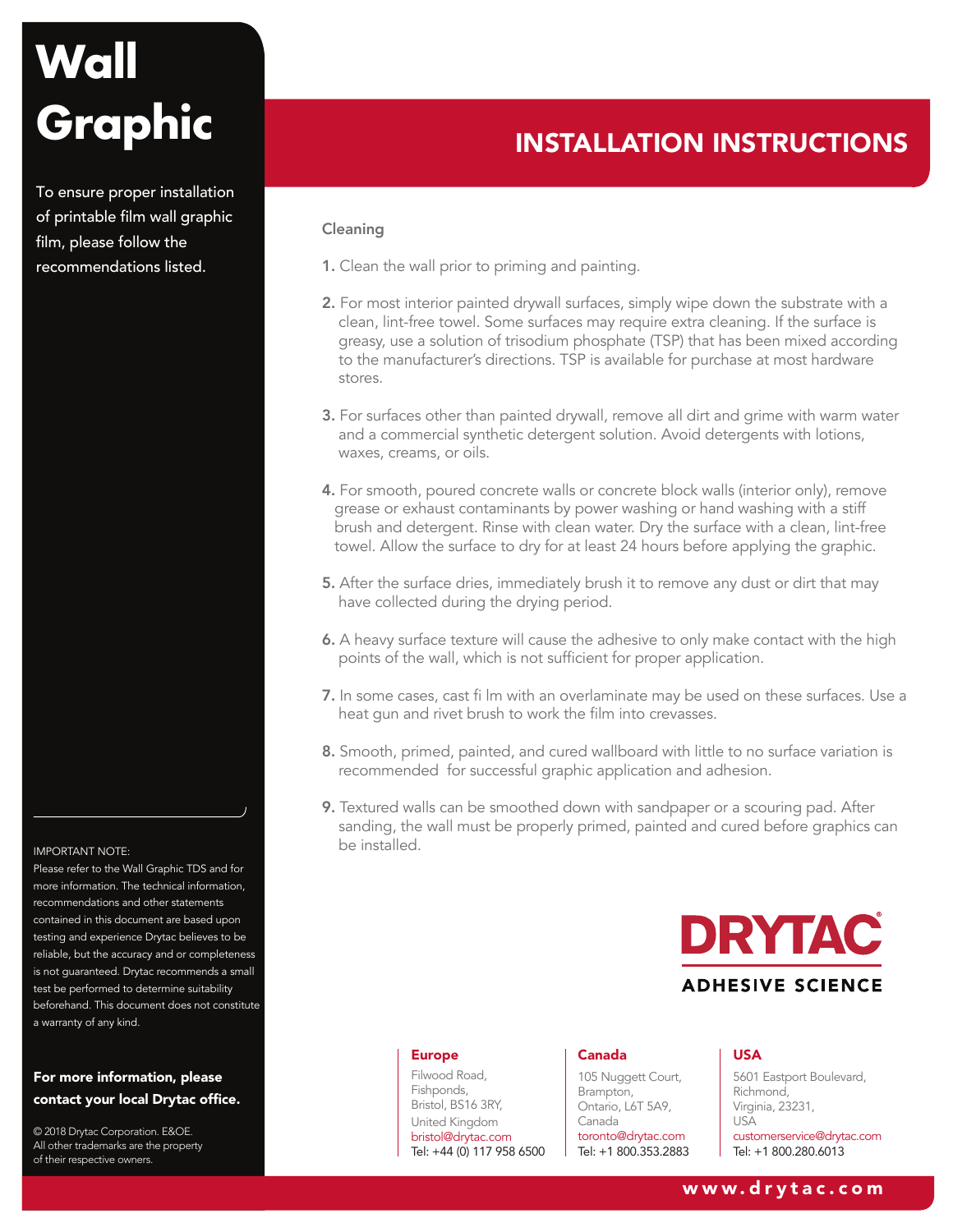To ensure proper installation of printable film wall graphic film, please follow the recommendations listed.



Please refer to the Wall Graphic TDS and for more information. The technical information, recommendations and other statements contained in this document are based upon testing and experience Drytac believes to be reliable, but the accuracy and or completeness is not guaranteed. Drytac recommends a small test be performed to determine suitability beforehand. This document does not constitute a warranty of any kind.

# For more information, please contact your local Drytac office.

© 2018 Drytac Corporation. E&OE. All other trademarks are the property of their respective owners.

# INSTALLATION INSTRUCTIONS

#### Preparation / Painting

- 1. For a smooth surface, apply paint with a short nap paint roller (approximately 5mm), sponge roller or spray unit.
- 2. Prime the wall with a primer that is compatible with the paint. Apply two coats of primer, if necessary, to ensure good coverage. Refer to the paint manufacturer's instructions for recommended dwell time between coats.

3. Paint the wall with a quality, semi-gloss or gloss paint.

# NOTE: Do not use flat (or matte) paint or paint with silicone, graffiti-resistant or texturizing additives.

- 1. Allow at least 14 days for the final coat of paint to dry before applying the graphic. Reference the paint manufacturer's instructions for actual curing time.
- 2. Do not apply the graphic if the wall does not have an excellent bond between paint and substrate.

NOTE: If paint is not allowed to properly cure, outgassing may occur. Outgassing - when certain gases are released - takes place during the drying/curing process. If a graphic is applied before paint has sufficiently cured, these gasses will become trapped and may result in lifting, air bubbles or premature graphic failure.

NOTE: Since the products are designed to work together, Drytac recommends using primer and paint from the same manufacturer. The goal is to achieve a strong bond between the substrate, primer and paint. Drytac does not endorse any one paint manufacturer and recommends testing the painted surface before graphic application.



#### Europe

Filwood Road, Fishponds, Bristol, BS16 3RY, United Kingdom bristol@drytac.com Tel: +44 (0) 117 958 6500

#### Canada

105 Nuggett Court, Brampton, Ontario, L6T 5A9, Canada toronto@drytac.com Tel: +1 800.353.2883

#### USA

5601 Eastport Boulevard, Richmond, Virginia, 23231, USA customerservice@drytac.com Tel: +1 800.280.6013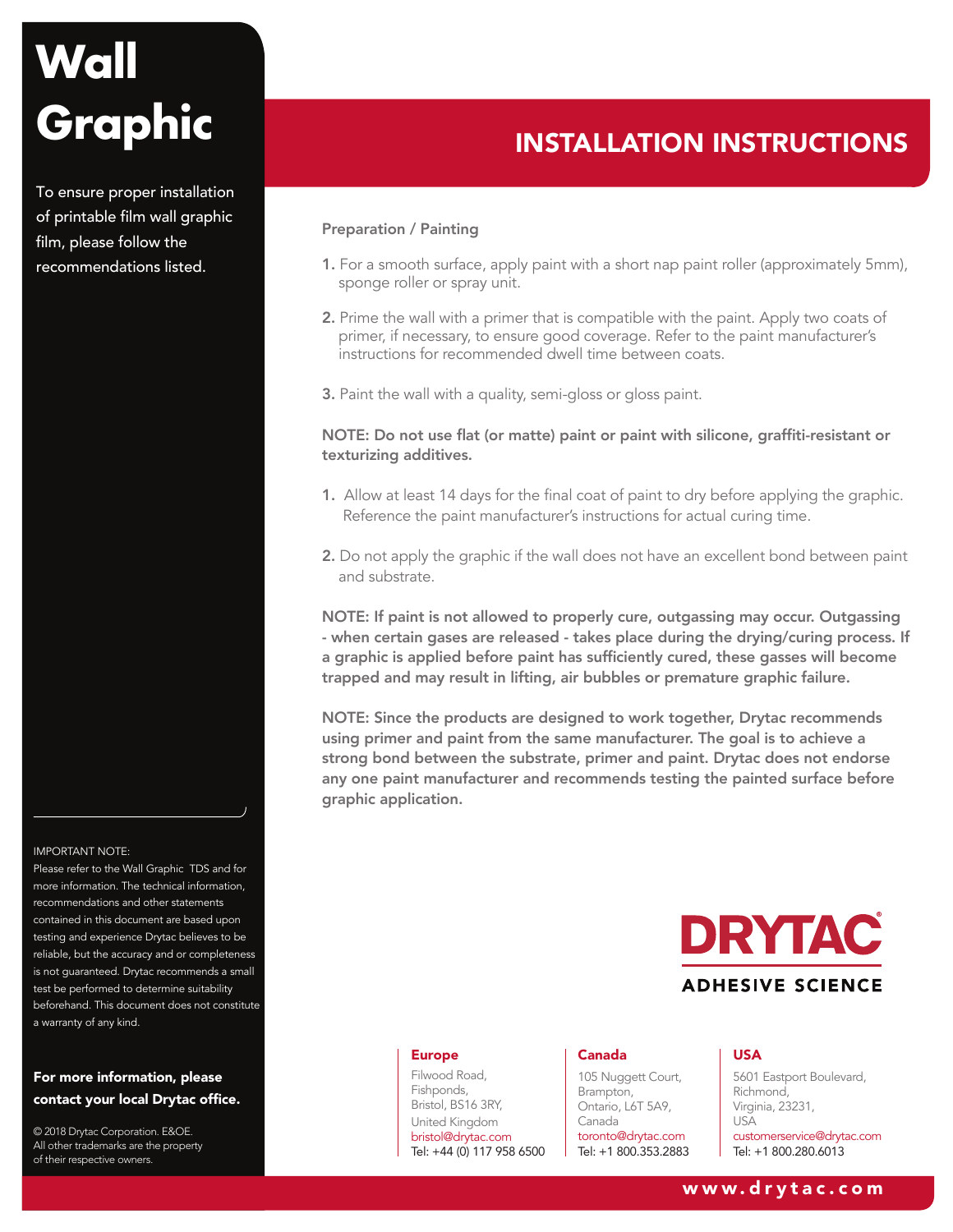To ensure proper installation of printable film wall graphic film, please follow the recommendations listed.



Please refer to the Wall Graphic TDS and for more information. The technical information, recommendations and other statements contained in this document are based upon testing and experience Drytac believes to be reliable, but the accuracy and or completeness is not guaranteed. Drytac recommends a small test be performed to determine suitability beforehand. This document does not constitute a warranty of any kind.

# For more information, please contact your local Drytac office.

© 2018 Drytac Corporation. E&OE. All other trademarks are the property of their respective owners.

# INSTALLATION INSTRUCTIONS

# APPLICATION

### **Temperature**

- 1. Temperature plays an important role in how well vinyl sticks to a substrate. Follow the guidelines for minimum and maximum application temperatures and required service conditions before and after application. This information can be found on the TDS for each film.
- 2. Monitor both the ambient and surface temperature as both can affect application. Higher temperatures will make the film soft and more pliable. However, higher temperatures also make the adhesive more aggressive, which can lead to pre-tack and increased stretching if film repositioning is necessary. Lower temperatures will make the film more rigid and reduce the tack of the adhesive.
- 3. Ambient Temperature Temperature of environment (i.e., the room where the application is occurring)
- 4. Surface Temperature Temperature of wall (i.e., the surface where the graphic is being applied)

### Application Tools

- 1. Lint-free cleaning cloths for substrate cleaning
- 2. Masking tape for positioning
- 3. Tape measure for positioning
- 4. Air release tool for removing air bubbles
- 5. Marking pencil for marking position of the graphic
- 6. queegee for applying the graphic
- 7. Rivet brush for working film into textured surfaces



#### Europe

Filwood Road, Fishponds, Bristol, BS16 3RY, United Kingdom bristol@drytac.com Tel: +44 (0) 117 958 6500

#### Canada

105 Nuggett Court, Brampton, Ontario, L6T 5A9, Canada toronto@drytac.com Tel: +1 800.353.2883

#### USA

5601 Eastport Boulevard, Richmond, Virginia, 23231, USA customerservice@drytac.com Tel: +1 800.280.6013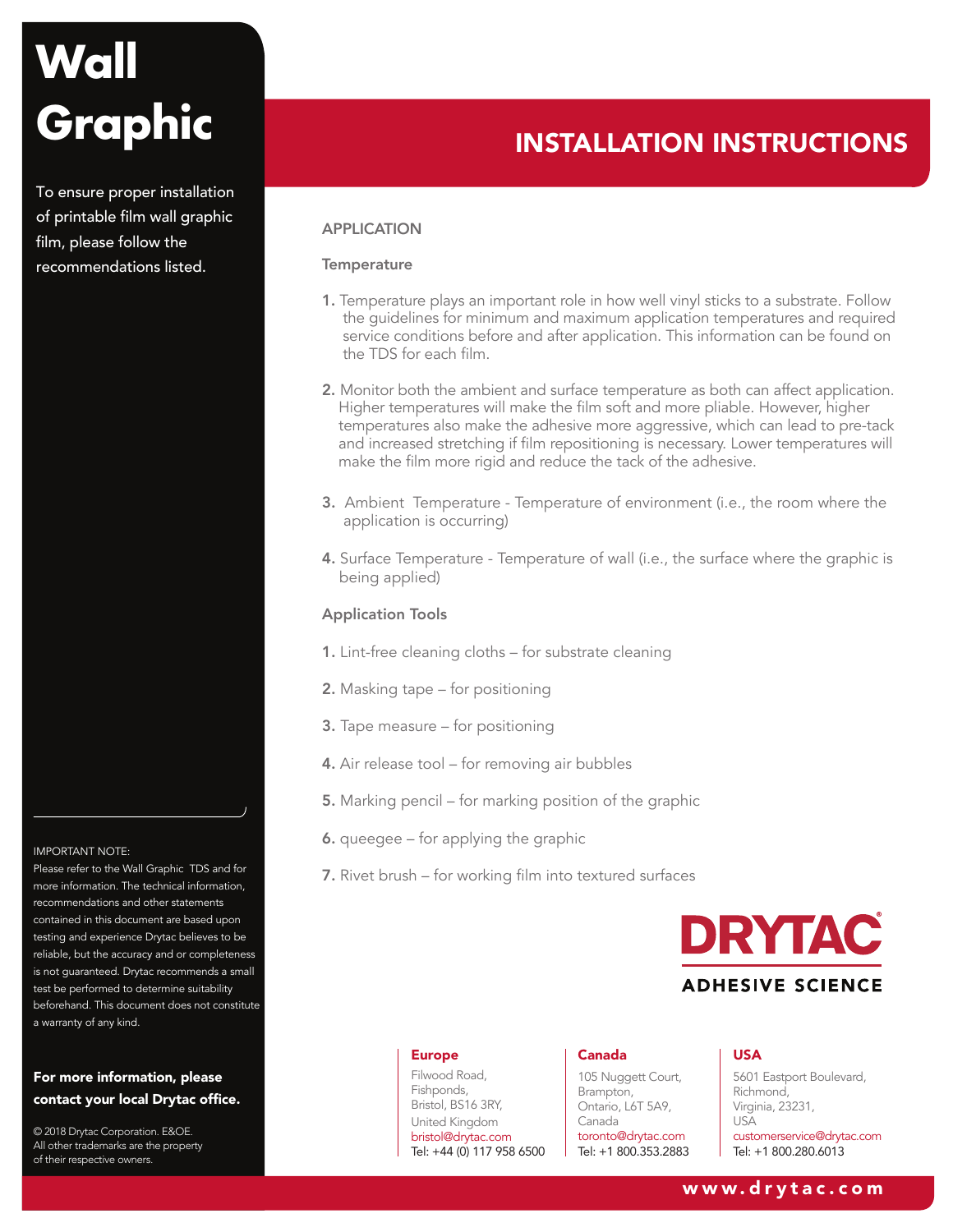To ensure proper installation of printable film wall graphic film, please follow the recommendations listed.



Please refer to the Wall Graphic TDS and for more information. The technical information, recommendations and other statements contained in this document are based upon testing and experience Drytac believes to be reliable, but the accuracy and or completeness is not guaranteed. Drytac recommends a small test be performed to determine suitability beforehand. This document does not constitute a warranty of any kind.

# For more information, please contact your local Drytac office.

© 2018 Drytac Corporation. E&OE. All other trademarks are the property of their respective owners.

# INSTALLATION INSTRUCTIONS

- 8. Razor knife (with break-off blades) for trimming away excess vinyl
- 9. Heat gun for heating vinyl during difficult applications
- 10. Surface Temperature Thermometer / IR Thermometer for checking surface and ambient temperature

#### Application Guidelines

1. The surface and texture of the wall directly impacts graphic adhesion and removal. Identify the fi lm to be used for graphic installation and ensure that it is appropri ate for the intended application.

## Application Considerations

- 1. Before installing the graphic, unroll the film and allow it to lay flat and relax. Wait for at least 1 hour for the film to reach room temperature.
- 2. Pre-mask / application tape is not recommended for wall graphic applications.
- 3. Before starting the application process, use masking tape to temporarily tape up the panels and ensure graphic size and position.
- 4. When handling the graphic, hold the film as far into the graphic as possible with out wrinkling the film. This will avoid the transfer of dirt and oil from fingers to the edges of the graphic, which could result in edges peeling or lifting and eventual adhesion problems.
- 5. Pull the liner from the film with two hands, using care not to stretch the film.

## NOTE: Always remove the liner from the graphic rather than the graphic from the liner.

6. Pull the squeegee or rivet brush across the graphic. Do not push as this will cause the film to stretch.



#### Europe

Filwood Road, Fishponds, Bristol, BS16 3RY, United Kingdom bristol@drytac.com Tel: +44 (0) 117 958 6500

#### Canada

105 Nuggett Court, Brampton, Ontario, L6T 5A9, Canada toronto@drytac.com Tel: +1 800.353.2883

#### USA

5601 Eastport Boulevard, Richmond, Virginia, 23231, USA customerservice@drytac.com Tel: +1 800.280.6013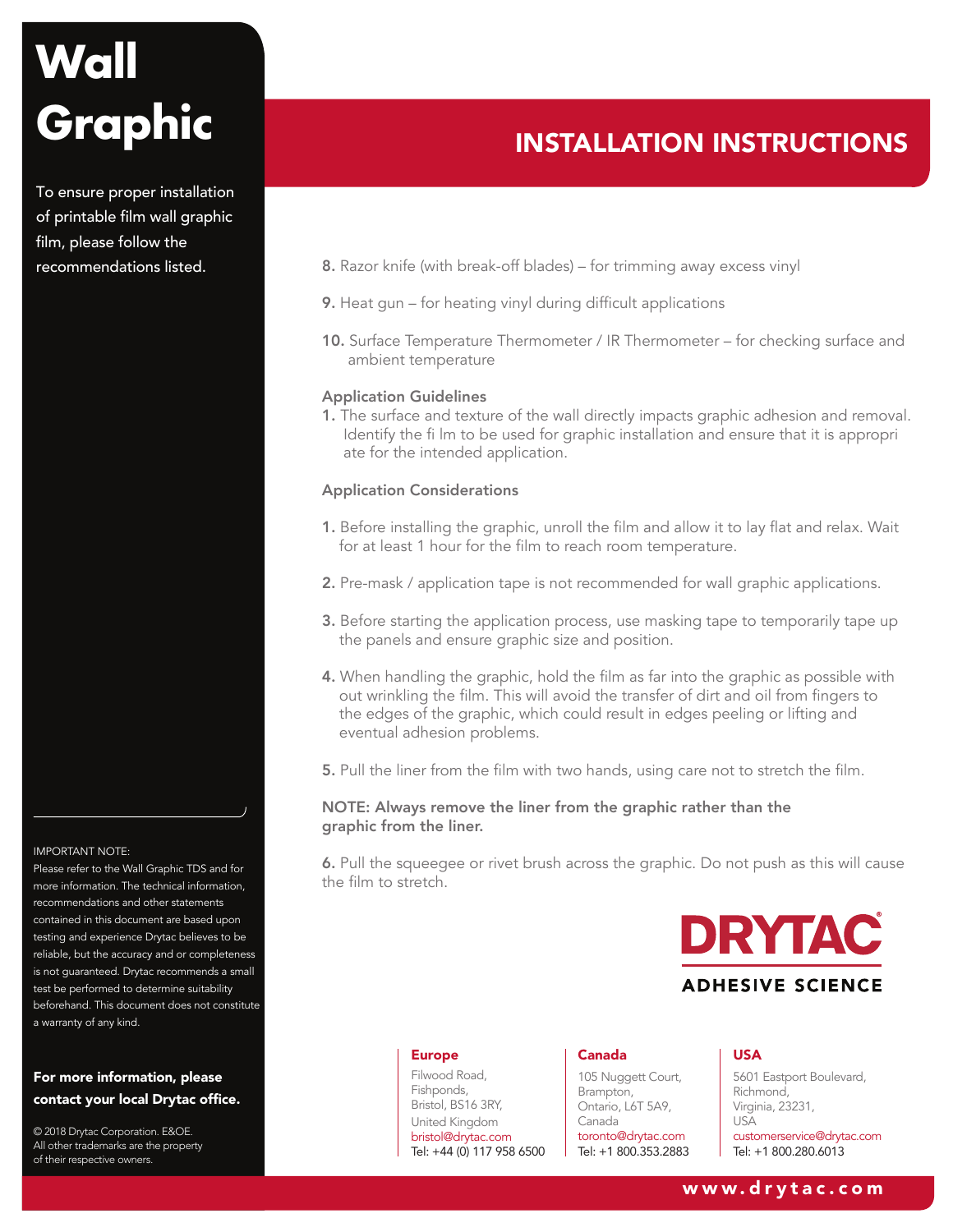To ensure proper installation of printable film wall graphic film, please follow the recommendations listed.



Please refer to the Wall Graphic TDS and for more information. The technical information, recommendations and other statements contained in this document are based upon testing and experience Drytac believes to be reliable, but the accuracy and or completeness is not guaranteed. Drytac recommends a small test be performed to determine suitability beforehand. This document does not constitute a warranty of any kind.

# For more information, please contact your local Drytac office.

© 2018 Drytac Corporation. E&OE. All other trademarks are the property of their respective owners.

# INSTALLATION INSTRUCTIONS

- 7. Move the squeegee or rivet brush in a straight line, not in an arc.
- 8. Use firm, overlapping strokes.
- 9. Once the graphic is applied, re-squeegee the edges of the graphic to ensure good adhesion. This will reduce the risk of damage or lifting at the edges of the graphic.
- 10. Trim graphics 1cm from inner and outer wall corners.
- 11. Work the rivet brush in small circles around the entire outer 7cm of the graphic to finish it.

#### Application Method

1. When applying wall graphics, the "dry application" method must be used. Do not use application fluid or the "wet application" method during installation. Water or application fluid may cause wall damage and premature graphic failure

## Overlap of Multi-Panel Graphics

1. When multi-panel graphics are installed, overlap seams are recommended. The overlap should be at least 10mm. Butt seams are not recommended

### Trimming Requirements

1. The graphic is susceptible to damage in areas around doors, outside and inside wall corners, and high-traffic areas. To reduce the risk of damage and potential lifting of the graphic, trim the graphic approximately 5mm from the edge. After application and trimming, brush the edges with a rivet brush to ensure good adhesion of the graphic edges.



#### Europe

Filwood Road, Fishponds, Bristol, BS16 3RY, United Kingdom bristol@drytac.com Tel: +44 (0) 117 958 6500

#### Canada

105 Nuggett Court, Brampton, Ontario, L6T 5A9, Canada toronto@drytac.com Tel: +1 800.353.2883

#### USA

5601 Eastport Boulevard, Richmond, Virginia, 23231, USA customerservice@drytac.com Tel: +1 800.280.6013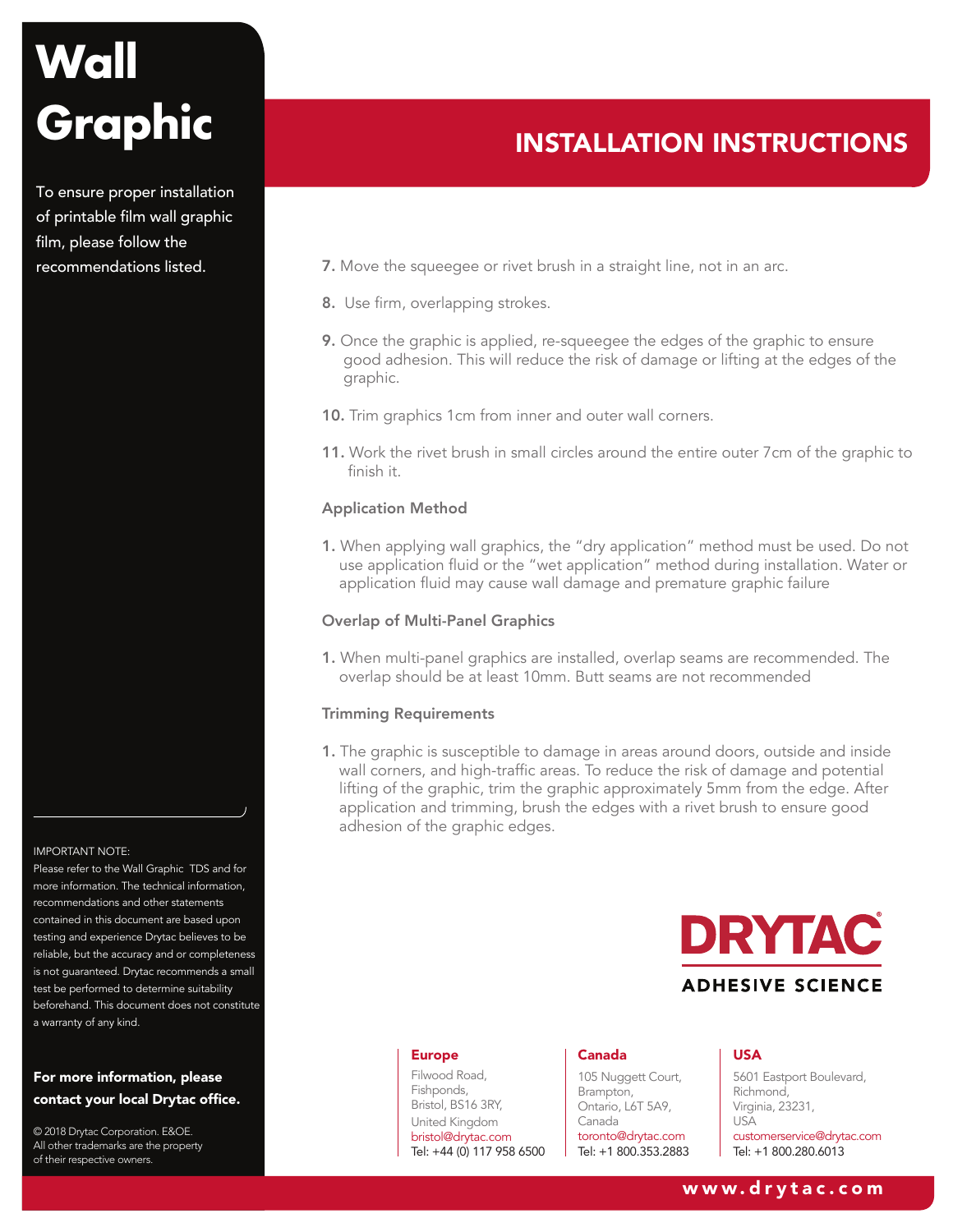To ensure proper installation of printable film wall graphic film, please follow the recommendations listed.

## IMPORTANT NOTE:

Please refer to the Wall Graphic TDS and for more information. The technical information, recommendations and other statements contained in this document are based upon testing and experience Drytac believes to be reliable, but the accuracy and or completeness is not guaranteed. Drytac recommends a small test be performed to determine suitability beforehand. This document does not constitute a warranty of any kind.

# For more information, please contact your local Drytac office.

© 2018 Drytac Corporation. E&OE. All other trademarks are the property of their respective owners.

# INSTALLATION INSTRUCTIONS

### REMOVAL

### Removable Adhesive Films

1. Removable adhesives (e.g., Drytac's ReTac® ultra removable adhesive) are designed for clean, easy fim removal. The removability of the film may vary depending on the substrate and how it was prepared.

#### Permanent Adhesive Films

1. Permanent adhesives are designed for optimum adhesion to a variety of substrates. They are generally difficult to remove and may cause damage to some wall surfaces. Films with permanent adhesives are good for textured wall surfaces.

#### Graphic Removal

1. Due to the wide variety of surface types and finishes, including low-VOC paints, Drytac does not warrant damage to interior wall surfaces caused by film removal, even if a removable adhesive is used. Removing a graphic can cause wall dam age. This is especially true if a permanent adhesive is used. Due to the variety of wall surfaces, Drytac cannot guarantee damage-free removal. The amount of dam age can be reduced or eliminated by following the inspection, cleaning and preparation guidelines provided in this document.



#### Europe

Filwood Road, Fishponds, Bristol, BS16 3RY, United Kingdom bristol@drytac.com Tel: +44 (0) 117 958 6500

#### Canada

105 Nuggett Court, Brampton, Ontario, L6T 5A9, Canada toronto@drytac.com Tel: +1 800.353.2883

#### USA

5601 Eastport Boulevard, Richmond, Virginia, 23231, USA customerservice@drytac.com Tel: +1 800.280.6013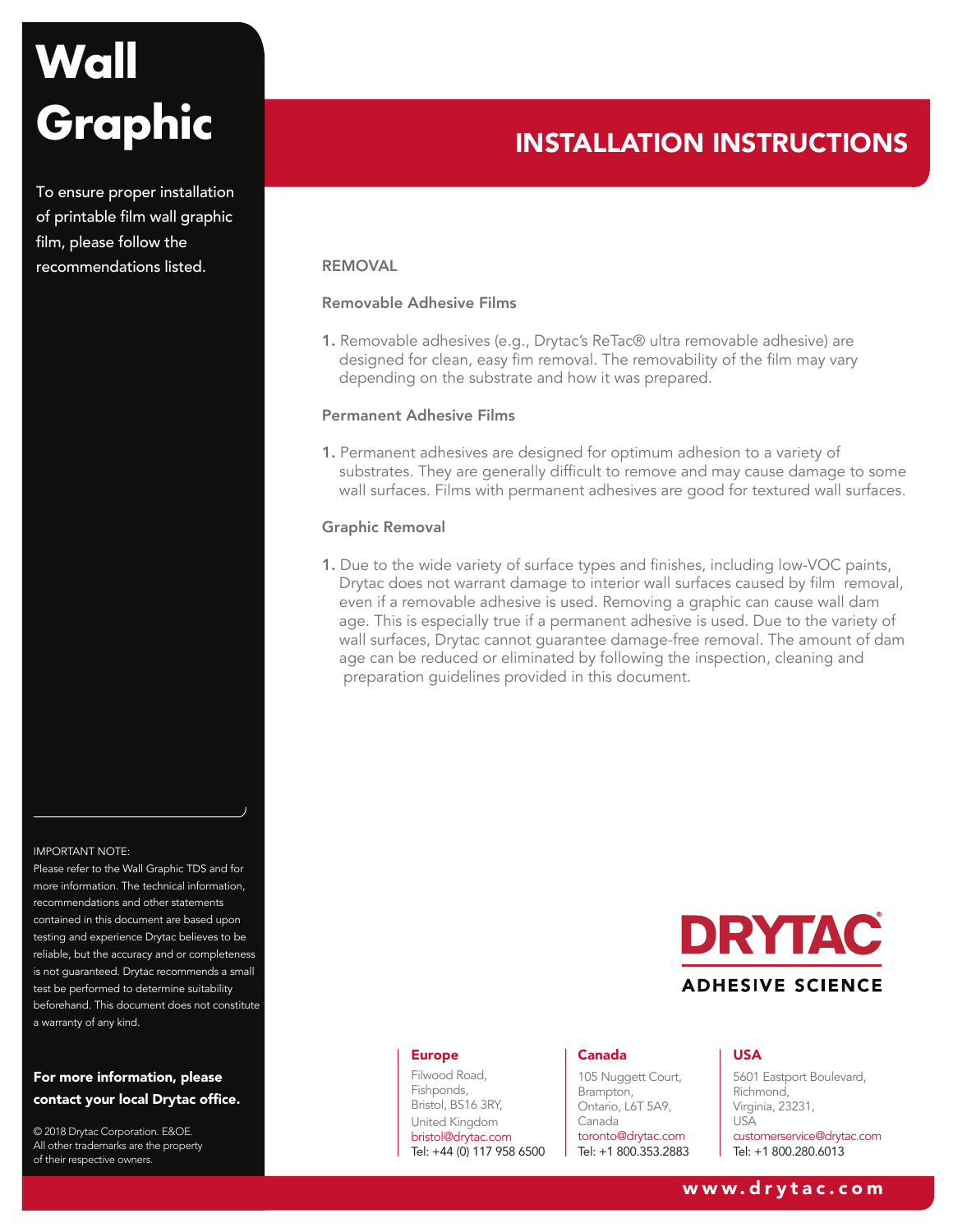To ensure proper installation of printable film wall graphic film, please follow the recommendations listed.



Please refer to the Wall Graphic TDS and for more information. The technical information, recommendations and other statements contained in this document are based upon testing and experience Drytac believes to be reliable, but the accuracy and or completeness is not guaranteed. Drytac recommends a small test be performed to determine suitability beforehand. This document does not constitute a warranty of any kind.

# For more information, please contact your local Drytac office.

© 2018 Drytac Corporation. E&OE. All other trademarks are the property of their respective owners.

# INSTALLATION INSTRUCTIONS

## Removal Considerations

- 1. Since there is less adhesive contact, it is easier to remove graphics from a textured surface than a smooth surface.
- 2. Not all films are designed to be removable, and no Drytac film is warranted for removal when directly applied to interior walls.
- 3. Clean removal from a painted wallboard may be not be possible even when a removable film is used. If the bond of the film to the paint is greater than the bond of the paint to the wallboard, then paint and possibly the paper covering on the wallboard could be damaged during graphic removal.
- 4. Moisture that has penetrated wallboard may destroy the painted surface when graphics are removed.

### Removal Tips

- 1. Start at the top of the graphic and pull away from the wall at a 120-180° angle.
- 2. Do not use chemicals for interior wall graphic removal.
- 3. If the substrate is not wallboard, heat may be used.
- 4. If the substrate appears stained after graphic removal, it may be caused by poor quality paint, exposure to heat and light, migrating particles in the paint, or adhesive residue.



#### Europe

Filwood Road, Fishponds, Bristol, BS16 3RY, United Kingdom bristol@drytac.com Tel: +44 (0) 117 958 6500

#### Canada

105 Nuggett Court, Brampton, Ontario, L6T 5A9, Canada toronto@drytac.com Tel: +1 800.353.2883

#### USA

5601 Eastport Boulevard, Richmond, Virginia, 23231, USA customerservice@drytac.com Tel: +1 800.280.6013